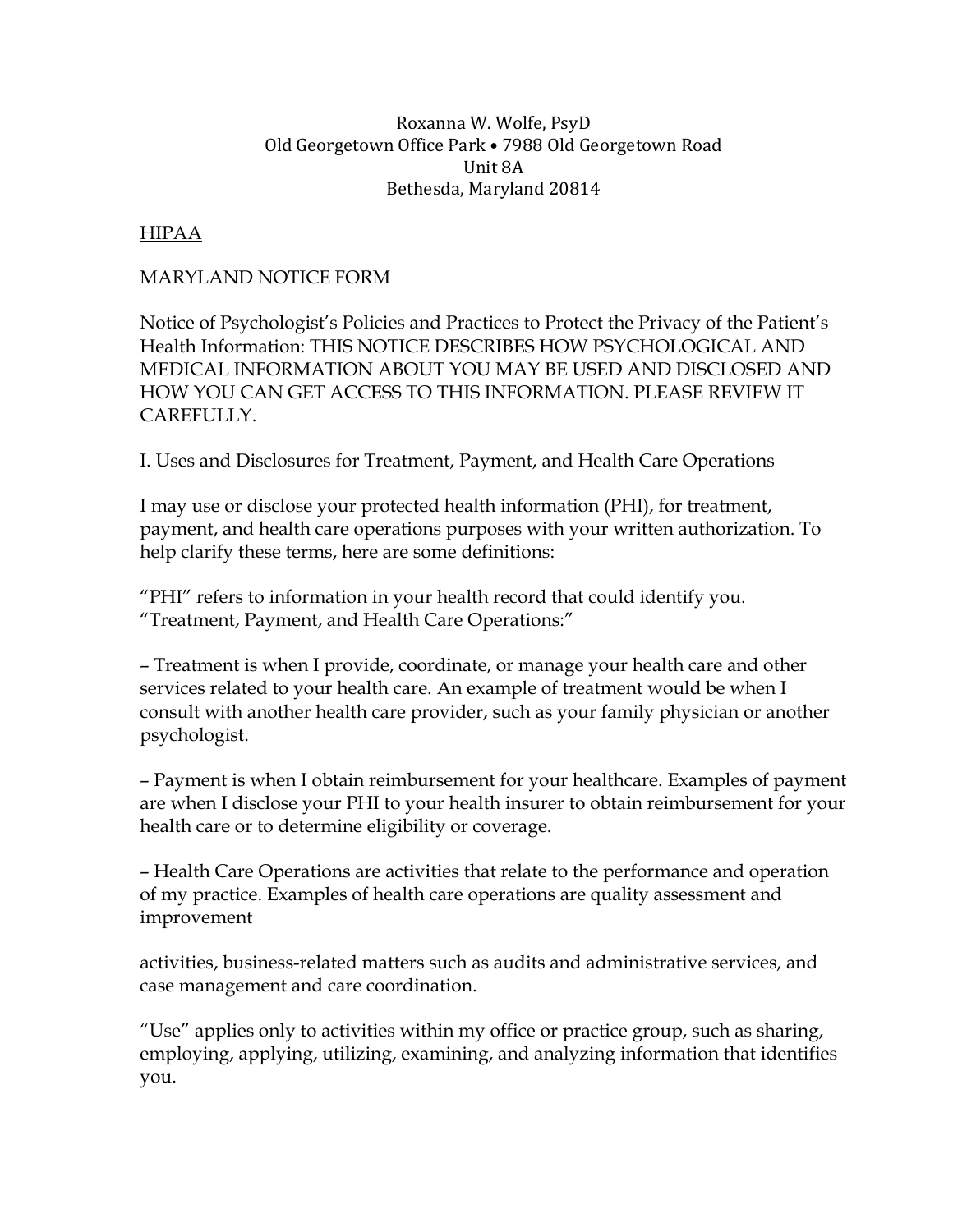"Disclosure" applies to activities outside of my [office, clinic, practice group, etc.], such as releasing, transferring, or providing access to information about you to other parties.

"Authorization" is your written permission to disclose confidential mental health information. All authorizations to disclose must be on a specific legally required form.

II. Other Uses and Disclosures Requiring Authorization

I may use or disclose PHI for purposes outside of treatment, payment, or health care operations when your appropriate authorization is obtained. In those instances when I am asked for information for purposes outside of treatment, payment, or health care operations, I will obtain an authorization from you before releasing this information. I will also need to obtain an authorization before releasing your Psychotherapy Notes. "Psychotherapy Notes" are notes I have made about our conversation during a private, group, joint, or family counseling session, which I have kept separate from the rest of your medical record. These notes are given a greater degree of protection than PHI.

You may revoke all such authorizations (of PHI or Psychotherapy Notes) at any time, provided each revocation is in writing. You may not revoke an authorization to the extent that (1) I have relied on that authorization; or (2) if the authorization was obtained as a condition of obtaining insurance coverage, law provides the insurer the right to contest the claim under the policy.

III. Uses and Disclosures without Authorization

I may use or disclose PHI without your consent or authorization in the following circumstances:

Child Abuse – If I have reason to believe that a child has been subjected to abuse or neglect, I must report this belief to the appropriate authorities.

Adult and Domestic Abuse – I may disclose protected health information regarding you if I reasonably believe that you are a victim of abuse, neglect, self-neglect or exploitation.

Health Oversight Activities – If I receive a subpoena from the Maryland Board of Examiners of Psychologists because they are investigating my practice, I must disclose any PHI requested by the Board.

Judicial and Administrative Proceedings – If you are involved in a court proceeding and a request is made for information about your diagnosis and treatment or the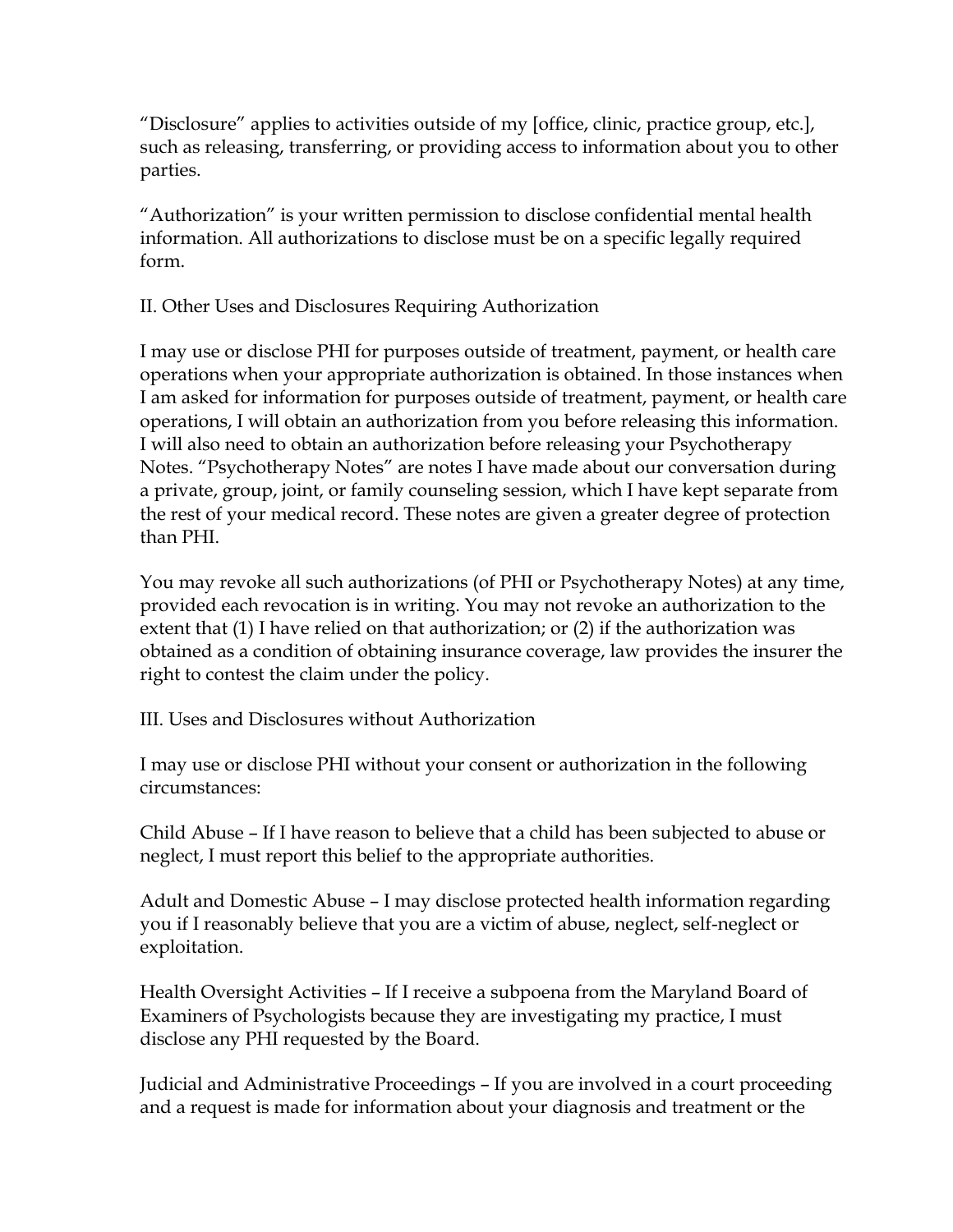records thereof, such information is privileged under state law, and I will not release information without your written authorization or a court order. The privilege does not apply when you are being evaluated or a third party or where the evaluation is court ordered. You will be informed in advance if this is the case.

Serious Threat to Health or Safety – If you communicate to me a specific threat of imminent harm against another individual or if I believe that there is clear, imminent risk of physical or mental injury being inflicted against another individual, I may make disclosures that I believe are necessary to protect that individual from harm. If I believe that you present an imminent, serious risk of physical or mental injury or death to yourself, I may make disclosures I consider necessary to protect you from harm.

IV. Patient's Rights and Psychologist's Duties Patient's Rights:

Right to Request Restrictions – You have the right to request restrictions on certain uses and disclosures of protected health information. However, I am not required to agree to a restriction you request.

Right to Receive Confidential Communications by Alternative Means and at Alternative Locations – You have the right to request and receive confidential communications of PHI by alternative means and at alternative locations. For example, you may not want a family member to know that you are seeing me. On your request, I will send your bills to another address.

Right to Inspect and Copy – You have the right to inspect or obtain a copy (or both) of PHI in my mental health and billing records used to make decisions about you for as long as the PHI is maintained in the record. I may deny your access to PHI under certain circumstances, but in some cases you may have this decision reviewed. You have the right to inspect or obtain a copy (or both) of Psychotherapy Notes unless I believe the disclosure of the record will be injurious to your health. On your request, I will discuss with you the details of the request and denial process for both PHI and Psychotherapy Notes.

Right to Amend – You have the right to request an amendment of PHI for as long as the PHI is maintained in the record. I may deny your request. On your request, I will discuss with you the details of the amendment process.

Right to an Accounting – You generally have the right to receive an accounting of disclosures of PHI. On your request, I will discuss with you the details of the accounting process.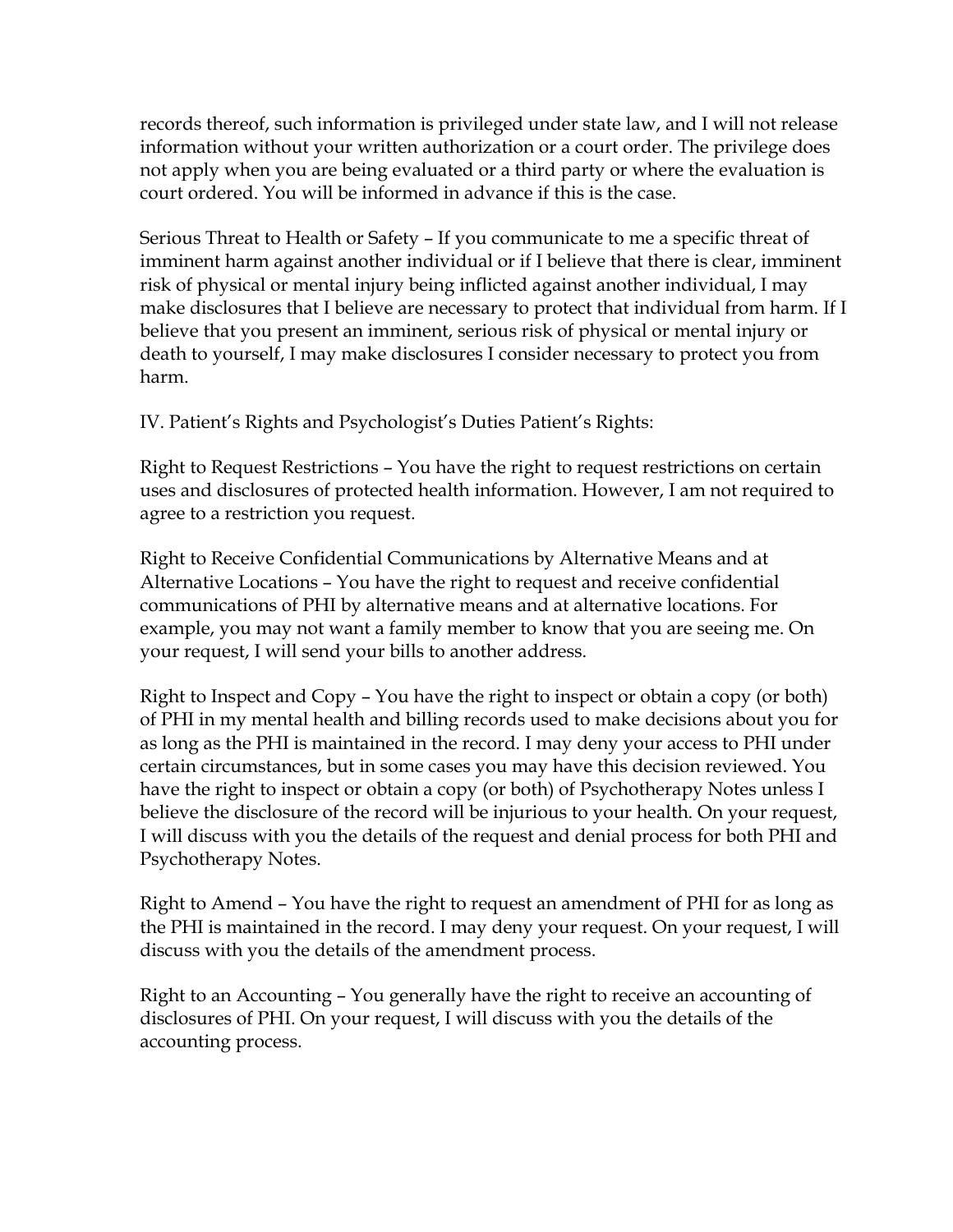Right to a Paper Copy – You have the right to obtain a paper copy of the notice from me upon request, even if you have agreed to receive the notice electronically.

# Psychologist's Duties:

I am required by law to maintain the privacy of PHI and to provide you with a notice of my legal duties and privacy practices with respect to PHI.

I reserve the right to change the privacy policies and practices described in this notice. Unless I notify you of such changes, however, I am required to abide by the terms currently in effect.

If I revise my policies and procedures, I will inform current patients of revision by telephone or post.

V. Complaints: If you are concerned that I have violated your privacy rights, or you disagree with a decision I made about access to your records, you may contact me by telephone or post.

You may also send a written complaint to:

Secretary of the U.S. Department of Health and Human Services Office of the Secretary, Hubert Humphrey Bldg 2000 Independence Avenue, S.W. W., D.C. 20201 (tel) 202 690-7000

VI. Effective Date, Restrictions, and Changes to Privacy Policy: This notice will go into effect on April 14, 2003.

I reserve the right to change the terms of this notice and to make the new notice provisions effective for all PHI that I maintain. I will provide you with a revised notice by telephone or post.

# PSYCHOTHERAPIST-PATIENT SERVICES AGREEMENT

Welcome to my practice. This document (the Agreement) contains important information about my professional services and business policies. It also contains summary information about the Health Insurance Portability and Accountability Act (HIPAA), a federal law that provides privacy protections and new patient rights with regard to the use and disclosure of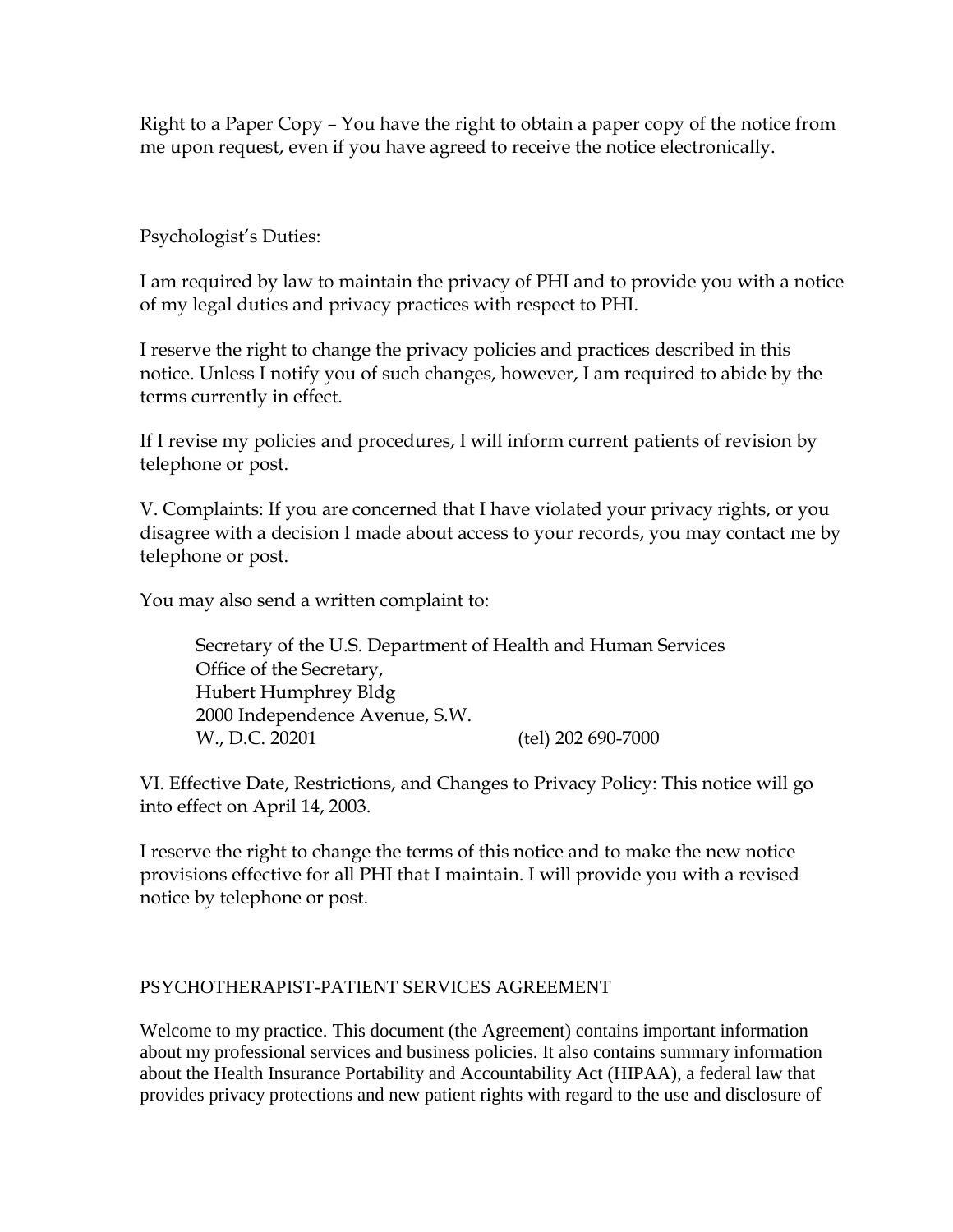your Protected Health Information (PHI) used for the purpose of treatment, payment, and health care operations. HIPAA requires that you are provided with a Notice of Privacy Practices (the Notice) for use and disclosure of PHI for treatment, payment and health care operations.

The Notice, which is attached to this Agreement, explains HIPAA and its application to your personal health information in greater detail. The law requires that I obtain your signature acknowledging that I have provided you with this information at the end of this session. Although these documents are long and sometimes complex, it is very important that you read them carefully before our next session. We can discuss any questions you have about the procedures at that time.

When you sign this document, it will also represent an agreement between us. You may revoke this Agreement in writing at any time. That revocation will be binding on me unless I have taken action in reliance on it; if there are obligations imposed on me by your health insurer in order to process or substantiate claims made under your policy; or if you have not satisfied any financial obligations you have incurred.

## PSYCHOLOGICAL SERVICES

Psychotherapy is not easily described in general statements. It varies depending on the personalities of the psychologist and patient, and the particular problems you are experiencing. There are many different methods I may use to deal with the problems that you hope to address. Psychotherapy is not like a medical doctor visit. Instead, it calls for a very active effort on your part. In order for the therapy to be most successful, you will have to work on things we talk about both during our sessions and at home.

Psychotherapy can have benefits and risks. Since therapy often involves discussing unpleasant aspects of your life, you may experience uncomfortable feelings like sadness, guilt, anger, frustration, loneliness, and helplessness. On the other hand, psychotherapy has also been shown to have many benefits. Therapy often leads to better relationships, solutions to specific problems, and significant reductions in feelings of distress. But there are no guarantees of what you will experience.

Our first few sessions will involve an evaluation of your needs. By the end of the evaluation, I will be able to offer you some first impressions of what our work will include and a treatment plan to follow, if you decide to continue with therapy. You should evaluate this information along with your own opinions of whether you feel comfortable working with me. Therapy involves a large commitment of time, money, and energy, so you should be very careful about the therapist you select. If you have questions about my procedures, we should discuss them whenever they arise. If your doubts persist, I will be happy to help you set up a meeting with another mental health professional for a second opinion.

## **MEETINGS**

I normally conduct an evaluation that will last from one to four sessions. During this time, we can both decide if I am the best person to provide the services you need in order to meet your treatment goals. If psychotherapy is begun, I will usually schedule one,  $45 - 50$  minute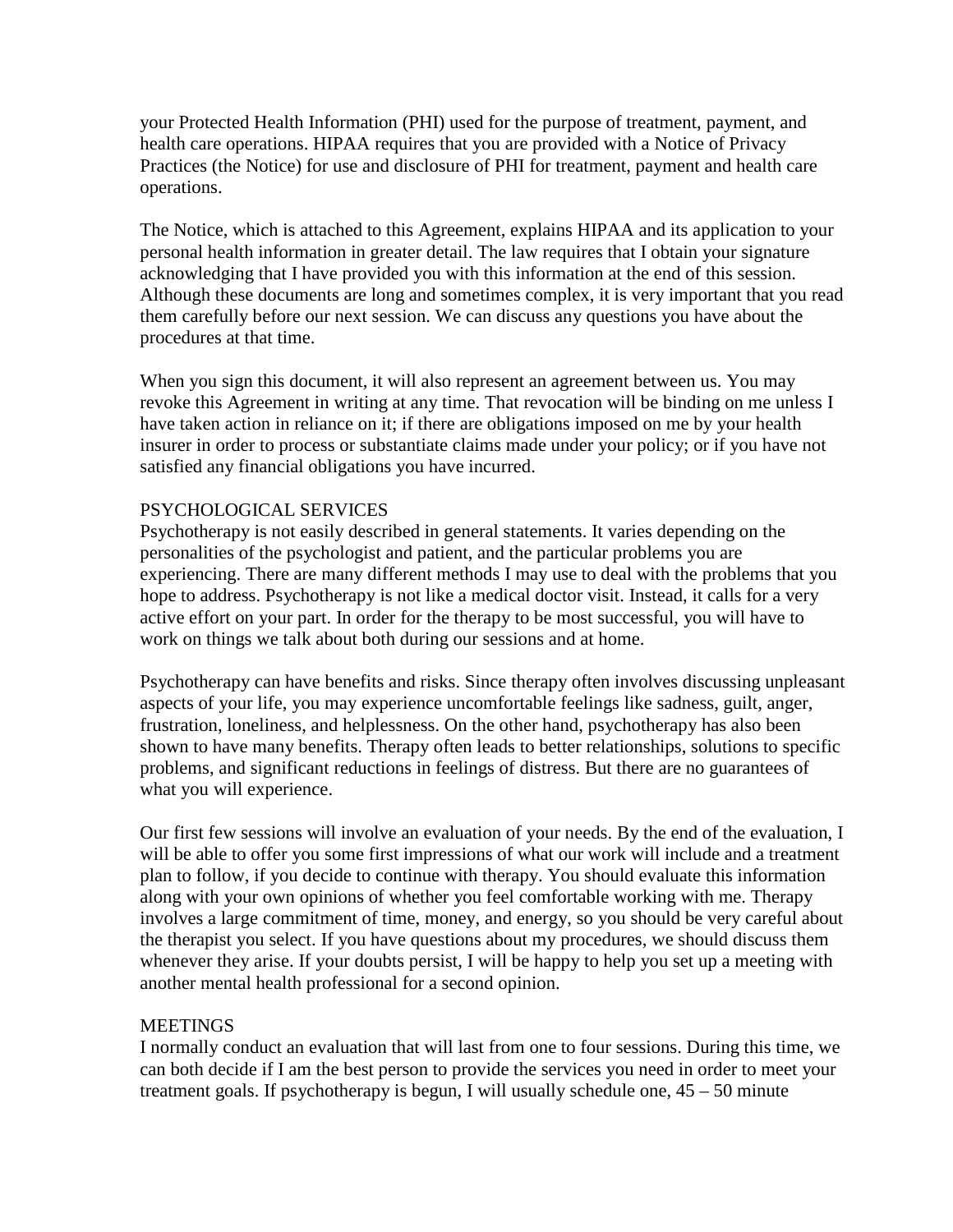session per week at a time we agree on, although some sessions may be longer or more frequent. Once an appointment hour is scheduled, you will be expected to pay for it unless you provide 24 hours (1 day) notice of cancellation (unless we both agree that you were unable to attend due to circumstances beyond your control). If it is possible, I will try to find another time to reschedule the appointment. It is important to note that insurance companies do not provide reimbursement for cancelled sessions.

#### PROFESSIONAL FEES

My fee is \$175 per session; the initial intake is \$200. In addition to weekly appointments, I charge this amount for other professional services you may need, though I may break down the hourly cost if I work for periods of less than one hour. Other services may include report writing, telephone conversations lasting longer than 15 minutes, consulting with other professionals with your permission, preparation of records or treatment summaries, and the time spent performing any other service you may request of me. If you become involved in legal proceedings that require my participation, you will be expected to pay for all of my professional time, including preparation and transportation costs, even if I am called to testify by another party. Because of the difficulty of legal involvement, I charge \$250 each hour for preparation and attendance at any legal proceeding.

#### CONTACTING ME

Due to my work schedule, I am often not immediately available by telephone. When I am unavailable, my telephone is answered by a voice mail answering service that I frequently monitor. I will make every effort to return your call on the same day you make it, with the exception of weekends and holidays, and when I am away on travel. In your message, please inform me of some times when you will be available, and always leave your phone number. If I will be unavailable for an extended time, the answering system will provide the name of a colleague to contact, if necessary.

In a crisis, you can try me as indicated on the telephone system. If you are unable to reach me and feel that you can't wait for a return call, contact your physician or the nearest emergency room and ask for the psychologist or psychiatrist on call. If you experience a life-threatening emergency, go to the nearest hospital emergency room and request to be seen by the mental health professional.

#### LIMITS ON CONFIDENTIALITY

The law protects the privacy of all communications between a patient and a psychologist. In most situations, I can only release information about your treatment to others if you sign a written Authorization form that meets certain legal requirements imposed by HIPAA and/or Maryland law. However, in the following situations, no authorization is required:

• I may occasionally find it helpful to consult other health and mental health professionals about a case. During a consultation, I make every effort to avoid revealing the identity of my patient. The other professionals are also legally bound to keep the information confidential. If you don't object, I will not tell you about these consultations unless I feel that it is important to our work together. I will note all consultations in your Clinical Record (which is called "PHI" in my Notice of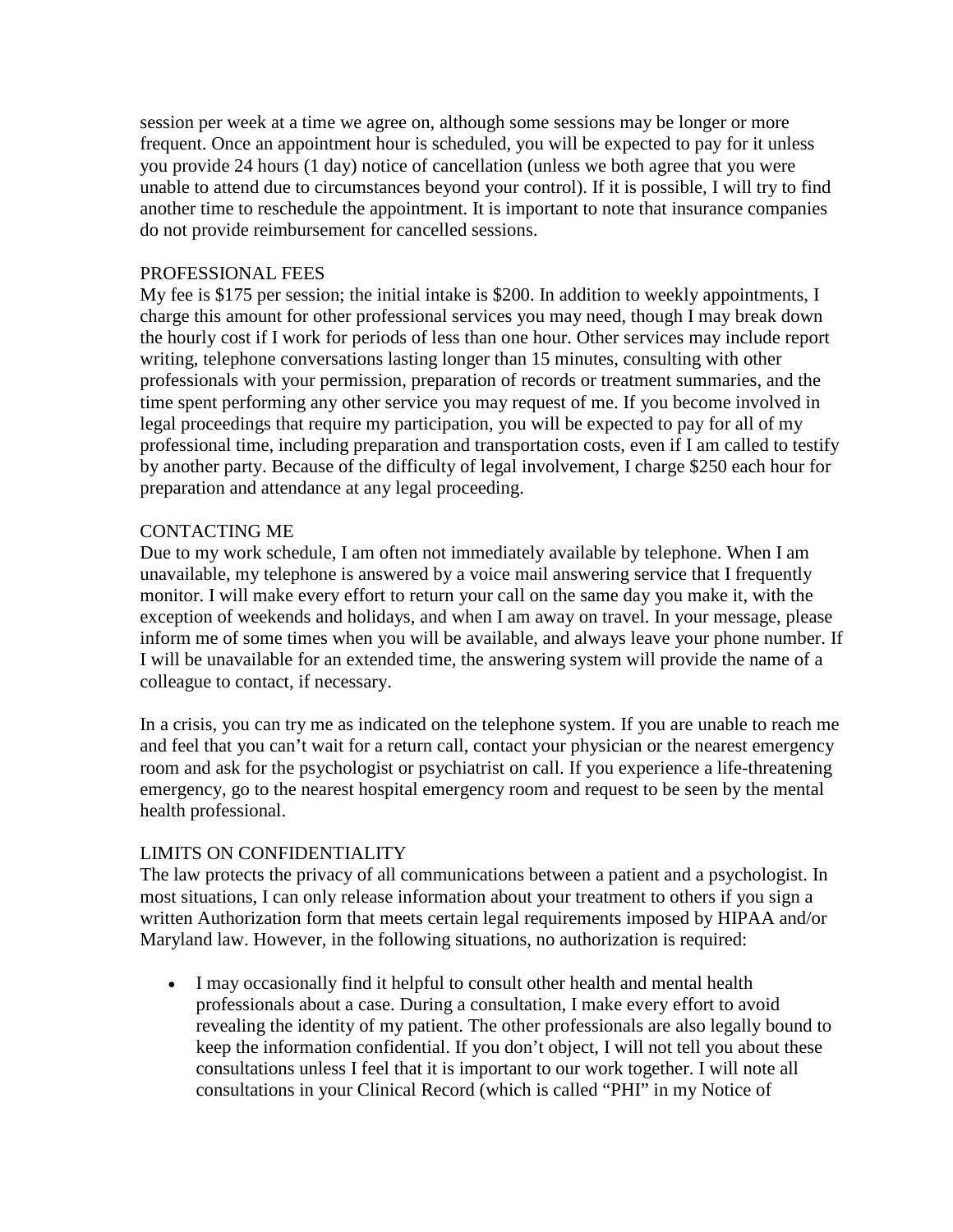Psychologist's Policies and Practices to Protect the Privacy of Your Health Information).

- You should be aware that I practice with other mental health professionals and that I employ administrative staff. In most cases, I need to share protected information with these individuals for both clinical and administrative purposes, such as billing and quality assurance. All mental health professionals are bound by the same rules of confidentiality. Any staff I employ have been given training about protecting your privacy and have agreed not to release any information outside of the practice without the permission of a professional staff member.
- Disclosures required by health insurers or to collect overdue fees are discussed elsewhere in this Agreement.
- If you are involved in a court proceeding and a request is made for information concerning your diagnosis and treatment, such information is protected by the psychologist-patient privilege law. I cannot provide any information without your written authorization, or a court order. If you are involved in or contemplating litigation, you should consult with your attorney to determine whether a court would be likely to order me to disclose information.
- If a government agency is requesting the information for health oversight activities, I may be required to provide it for them.
- If a patient files a complaint or lawsuit against me, I may disclose relevant information regarding that patient in order to defend myself.

There are some situations in which I am legally obligated to take actions, which I believe are necessary to attempt to protect others from harm and I may have to reveal some information about a patient's treatment. These situations are unusual in my practice.

If I have reason to believe that a child or vulnerable adult has been subjected to abuse or neglect, or that a vulnerable adult has been subjected to self-neglect, or exploitation, the law requires that I file a report with the appropriate government agency, usually the local office of the Department of Social Services. Once such a report is filed, I may be required to provide additional information.

If I know that a patient has a propensity for violence and the patient indicates that he/she has the intention to inflict imminent physical injury upon a specified victim(s), I may be required to take protective actions. These actions may include establishing and undertaking a treatment plan that is calculated to eliminate the possibility that the patient will carry out the threat, seeking hospitalization of the patient and/or informing the potential victim or the police about the threat.

If I believe that there is a imminent risk that a patient will inflict serious physical harm or death on him/herself, or that immediate disclosure is required to provide for the patient's emergency health care needs, I may be required to take appropriate protective actions, including initiating hospitalization and/or notifying family members or others who can protect the patient. If such a situation arises, I will make every effort to fully discuss it with you before taking any action and I will limit my disclosure to what is necessary.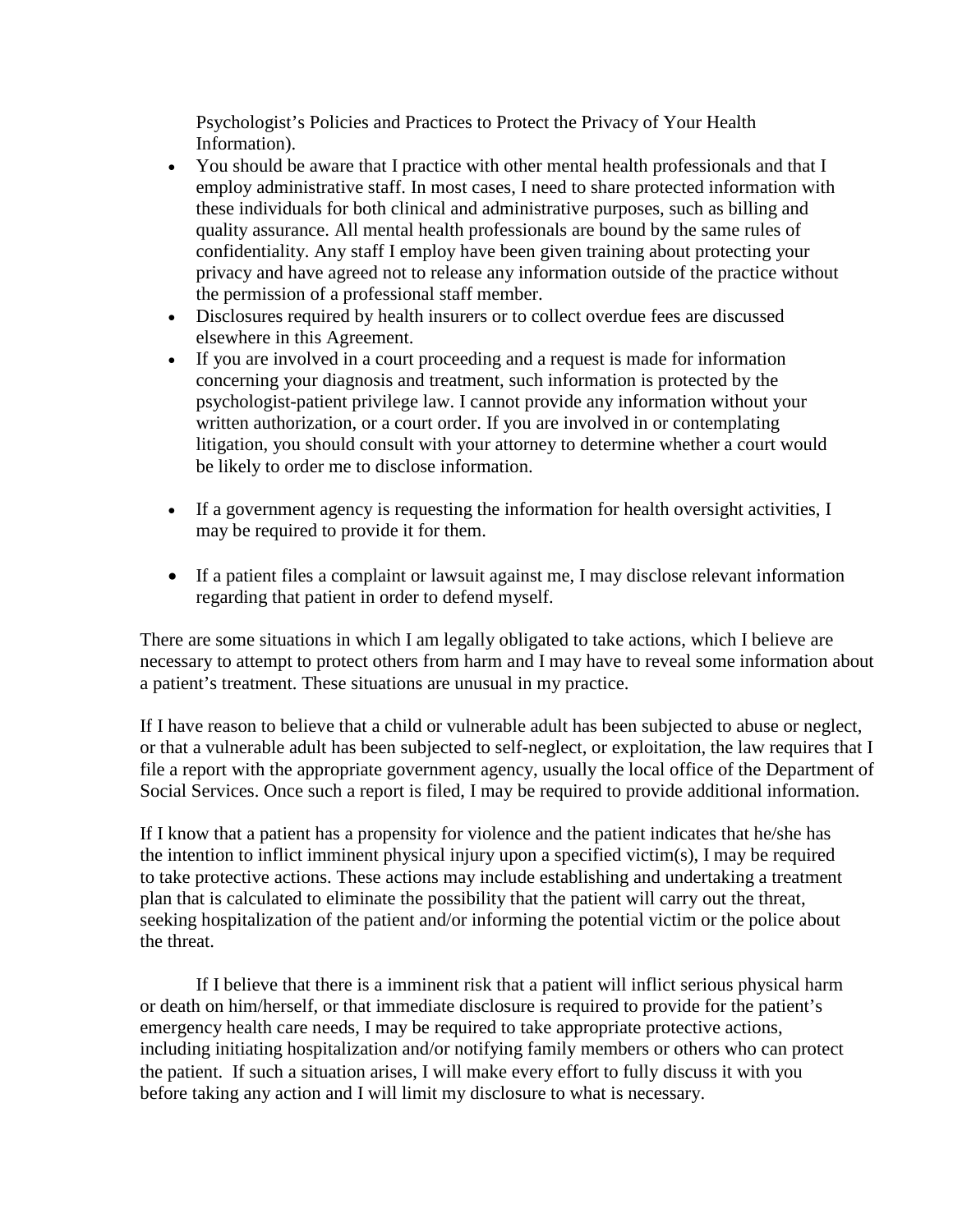While this written summary of exceptions to confidentiality should prove helpful in informing you about potential problems, it is important that we discuss any questions or concerns that you may have now or in the future. The laws governing confidentiality can be quite complex, and I am not an attorney. In situations where specific advice is required, formal legal advice may be needed.

### PROFESSIONAL RECORDS

The laws and standards of my profession require that I keep Protected Health Information about you in your Clinical Record. Except in unusual circumstances that disclosure is reasonably likely to endanger the life or physical safety of you or another person, you may examine and/or receive a copy of your Clinical Record, if you request it in writing. In those situations, you have a right to a summary and to have your record sent to another mental health provider. Because these are professional records, they can be misinterpreted and/or upsetting to untrained readers. For this reason, I recommend that you initially review them in my presence, or have them forwarded to another mental health professional so you can discuss the contents. In most circumstances, I am allowed to charge a copying fee (\$0.60 per page) and \$16.00 preparation fee. If I refuse your request for access to your records, you have a right of review, which I will discuss with you upon request.

## PATIENT RIGHTS

HIPAA provides you with several new or expanded rights with regard to your Clinical Records and disclosures of protected health information. These rights include requesting that I amend your record; requesting restrictions on what information from your Clinical Records is disclosed to others; requesting an accounting of most disclosures of protected health information that you have neither consented to nor authorized; determining the location to which protected information disclosures are sent; having any complaints you make about my policies and procedures recorded in your records; and the right to a paper copy of this Agreement, the attached Notice form, and my privacy policies and procedures. I am happy to discuss any of these rights with you.

#### MINORS & PARENTS

Patients under 16 years of age who are not emancipated and their parents should be aware that the law may allow parents to examine their child's treatment records. While privacy in psychotherapy is very important, particularly with teenagers, parental involvement is also essential to successful treatment. Therefore, it is usually my policy to request an agreement from any patient between 16 and 18 and his/her parents allowing me to share general information about the progress of treatment and their child's attendance at scheduled sessions. I will also provide parents with a summary of their child's treatment when it is complete. Any other communication will require the child's authorization, unless I feel that the child is in danger or is a danger to someone else, in which case, I will notify the parents of my concern. Before giving parents any information, I will discuss the matter with the child, if possible, and do my best to handle any objections he/she may have.

#### BILLING AND PAYMENTS

You will be expected to pay for each session at the time it is held, unless we agree otherwise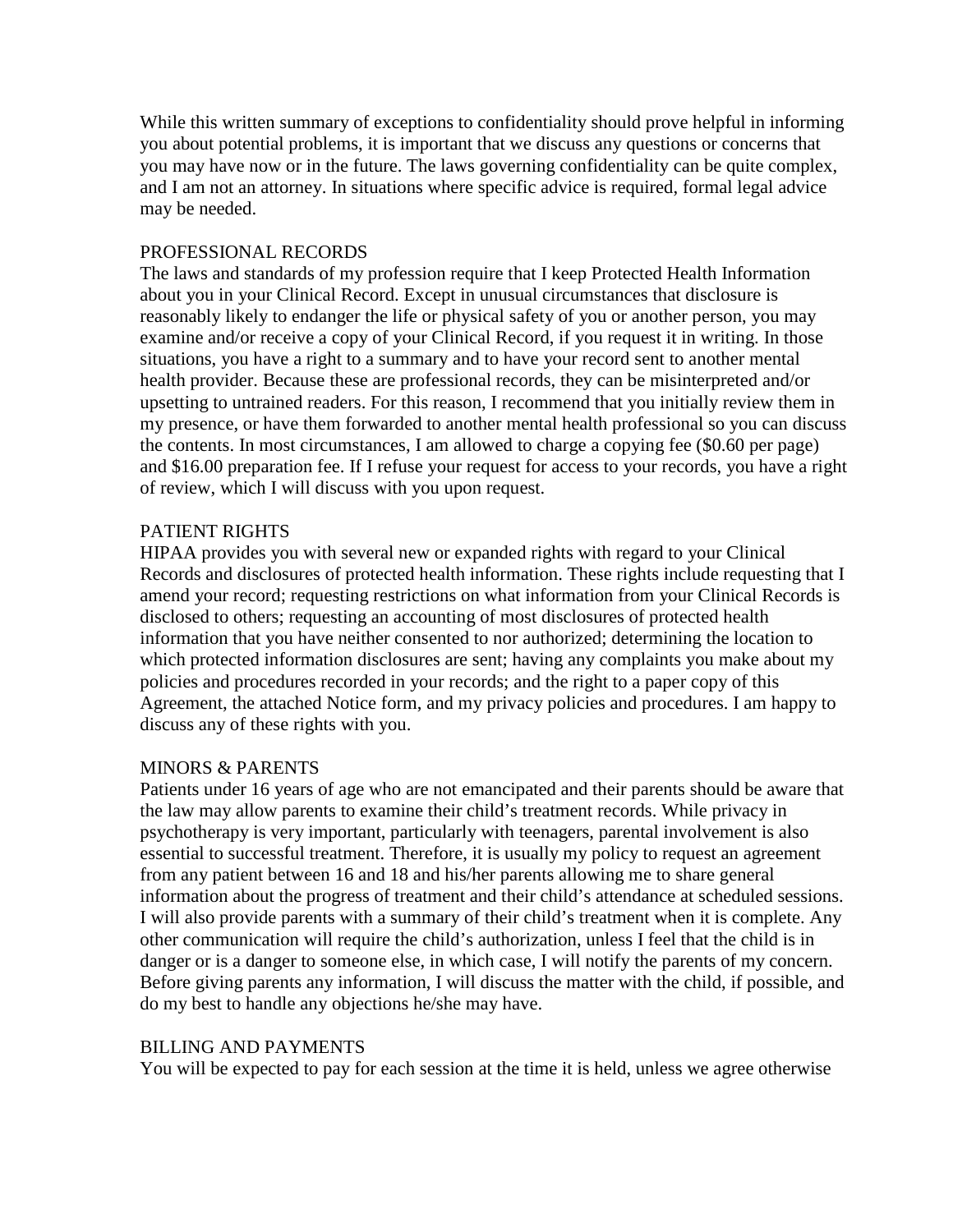or unless you have insurance coverage that requires another arrangement. Payment schedules for other professional services will be agreed to when they are requested.

If your account has not been paid for more than 60 days and arrangements for payment have not been agreed upon, I have the option of using legal means to secure the payment. This may involve hiring a collection agency or going through small claims court which will require me to disclose otherwise confidential information. In most collection situations, the only information I release regarding a patient's treatment is his/her name, the nature of services provided, and the amount due. If such legal action is necessary, its costs will be included in the claim.

### INSURANCE REIMBURSEMENT

In order for us to set realistic treatment goals and priorities, it is important to evaluate what resources you have available to pay for your treatment. If you have a health insurance policy, it will usually provide some coverage for mental health treatment. I will fill out forms and provide you with whatever assistance I can in helping you receive the benefits to which you are entitled; however, you (not your insurance company) are responsible for full payment of my fees. It is very important that you find out exactly what mental health services your insurance policy covers.

You should carefully read the section in your insurance coverage booklet that describes mental health services. If you have questions about the coverage, call your plan administrator. Of course, I will provide you with whatever information I can based on my experience and will be happy to help you in understanding the information you receive from your insurance company. If it is necessary to clear confusion, I will be willing to call the company on your behalf.

Insurance benefits have increasingly become more complex. It is sometimes difficult to determine exactly how much mental health coverage is available. "Managed Health Care" plans such as HMOs and PPOs often require authorization before they provide reimbursement for mental health services. These plans are often limited to short-term treatment approaches designed to work out specific problems that interfere with a person's usual level of functioning. It may be necessary to seek approval for more therapy after a certain number of sessions. While much can be accomplished in short-term therapy, some patients feel that they need more services after insurance benefits end. Some managed-care plans will not allow me to provide services to you once your benefits end. If this is the case, I will do my best to find another provider who will help you continue your psychotherapy.

You should also be aware that your contract with your health insurance company requires that I provide it with information relevant to the services that I provide to you. Maryland permits me to send some information without your consent in order to file appropriate claims. I am required to provide them with a clinical diagnosis. Sometimes I am required to provide additional clinical information such as treatment plans or summaries, or copies of your entire Clinical Record. In such situations, I will make every effort to release only the minimum information about you that is necessary for the purpose requested. Maryland law prevents insurers from making unreasonable demands for information, but there are no specific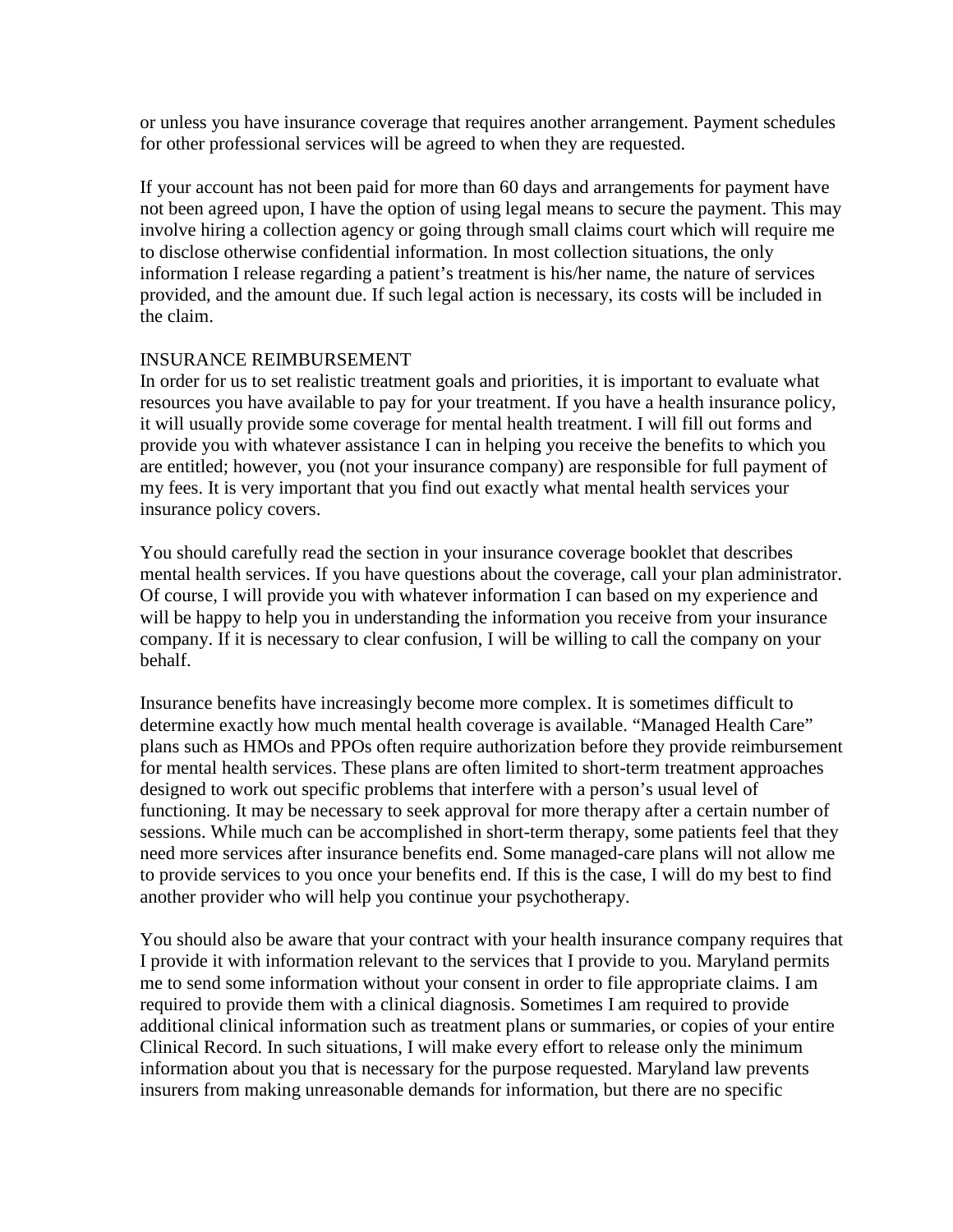guidelines about what unreasonable includes. If I believe that your health insurance company is requesting an unreasonable amount of information, I will call it to your attention and we can discuss what to do. You can instruct me not to send requested information, but this could result in claims not being paid and an additional financial burden being placed on you. Once the insurance company has this information, it will become part of the insurance company files and will probably be stored in a computer. Though all insurance companies claim to keep such information confidential, I have no control over what they do with it once it is in their hands. In some cases, they may share the information with a national medical information databank. I will provide you with a copy of any report I submit, if you request it. By signing this Agreement, you agree that I can provide requested information to your carrier.

Once we have all of the information about your insurance coverage, we will discuss what we can expect to accomplish with the benefits that are available and what will happen if they run out before you feel ready to end your sessions. It is important to remember that you always have the right to pay for my services yourself to avoid the problems described above.